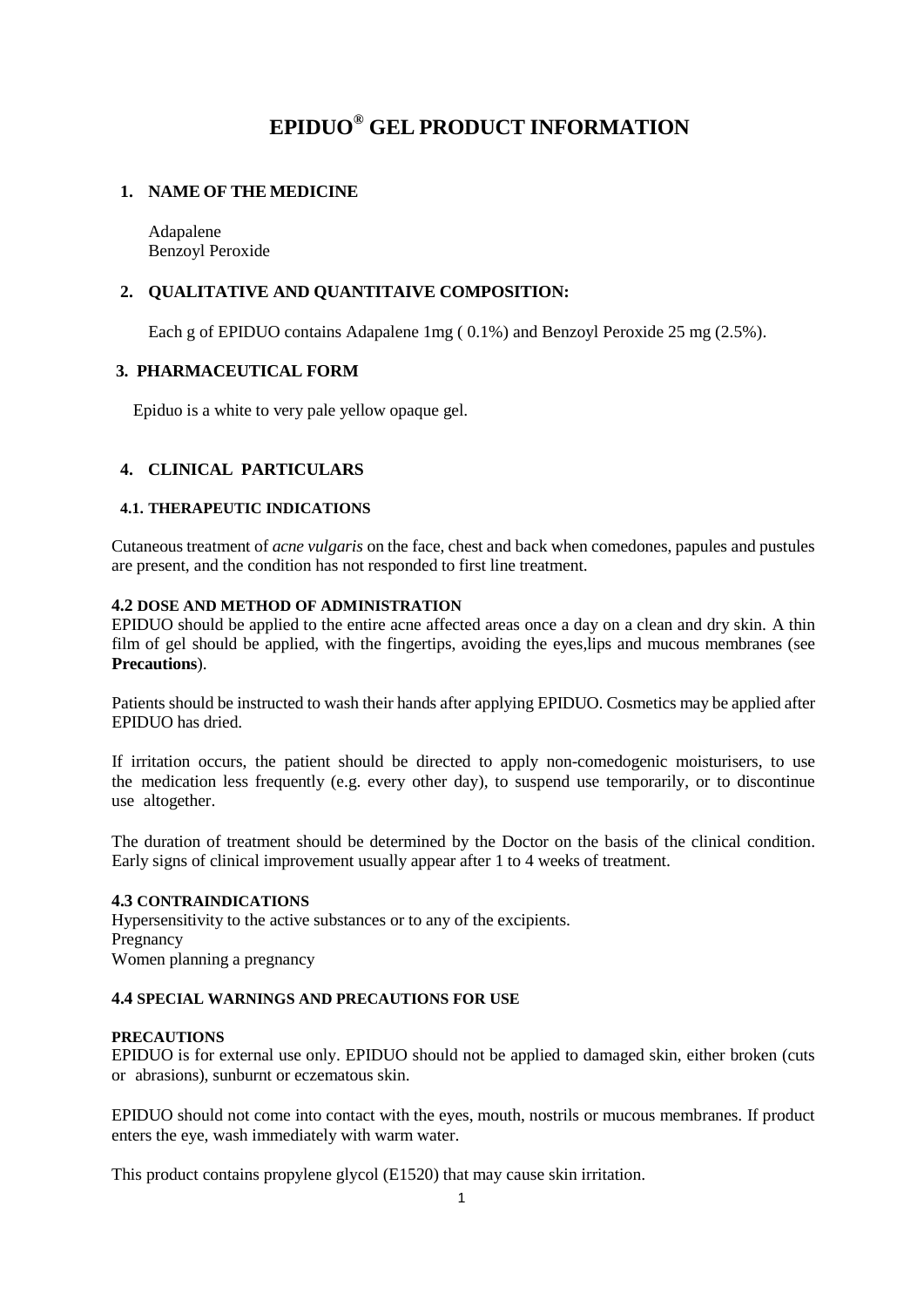If a reaction suggesting sensitivity to any component of the formula occurs, the use of EPIDUO should be discontinued.

Excessive exposure to sunlight or UV radiation (e.g sunlamps) should be avoided.

EPIDUO should not come into contact with any coloured material including hair and dyed fabrics as this may result in bleaching and discoloration.

Depending upon the severity of local cutaneous adverse reactions, patients should be instructed to use a moisturizer, reduce the frequency of the application of EPIDUO, or discontinue use.

As with other topical retinoids, use of "waxing" as a depilatory method should be avoided on skin treated with EPIDUO.

Avoid concomitant use of other potentially irritating topical products (medicated or abrasive soaps and cleansers, soaps and cosmetics that have strong skin-drying effect and products with high concentrations of alcohol, astringents, spices, or limes).

#### **Use in the elderly**

No data available.

#### **Paediatric use**

The safety and effectiveness of EPIDUO have not been studied in children below 12 years of age.

#### **Effects on laboratory tests**

No data available.

#### **4.5 INTERACTIONS WITH OTHER MEDICINES AND OTHER FORMS OF INTERACTIONS**

No interaction studies have been conducted with EPIDUO.

From previous experience with adapalene and benzoyl peroxide, there are no known interactions with other medicinal products which might be used cutaneously and concurrently with EPIDUO. However, other retinoids or benzoyl peroxide or drugs with a similar mode of action should not be used concurrently. Caution should be exercised if cosmetics with desquamative, irritant or drying effects are used, as they may produce additive irritant effects with EPIDUO.

Absorption of adapalene through human skin is low (see **5.2 Pharmacokinetic properties**), and therefore interaction with systemic medicinal products is unlikely.

The percutaneous penetration of benzoyl peroxide in the skin is low and the drug substance is completely metabolised into benzoic acid which is rapidly eliminated. Therefore, the potential interaction of benzoic acid with systemic medicinal products is unlikely to occur.

# **4.6 FERTILITY, PREGNANCY AND LACTATION**

#### **Effects on Fertility**

Fertility testing of EPIDUO Gel has not been performed in any species.

Oral adapalene had no effect on the fertility of rats at doses up to 20 mg/kg/day (>500 times the maximum recommended human dose, based on Cmax).

Benzoyl peroxide administered orally to male rats at 1 g/kg/day resulted in testicular atrophy; there was no effect on fertility in male rats at oral doses of 500 mg/kg/day or in female rats at 1 g/kg/day.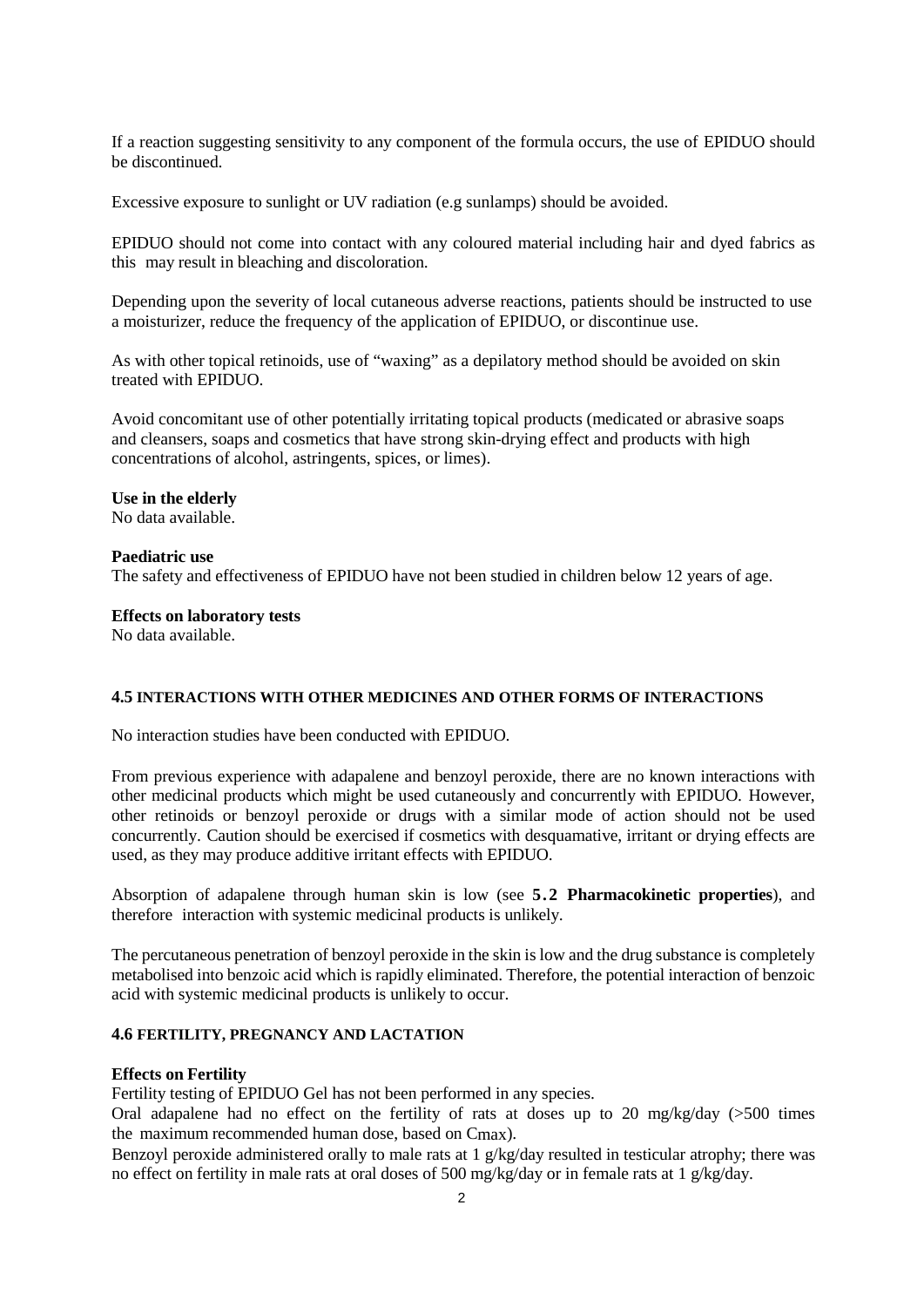### **Use in Pregnancy** (Category D)

Orally administered retinoids have been associated with congenital abnormalities. When used in accordance with the prescribing information, topically administered retinoids are generally assumed to result in low systemic exposure due to minimal dermal absorption. However, there could be individual factors (e.g. damaged skin barrier, excessive use) that contribute to an increased systemic exposure.

Animal embryofoetal developmental studies have not been conducted with EPIDUO Gel.

No adequate or well-controlled studies in pregnant women have been conducted with topical benzoyl peroxide. Benzoyl peroxide at oral doses of 1 g/kg/day resulted in lower birthweights of rat pups and lower pup body weight gain after birth; no reproductive toxicity was observed in rats at oral doses of 500 mg/kg/day benzoyl peroxide. It is unknown whether benzoyl peroxide can cause foetal harm when used by pregnant women.

Adapalene administered orally at high doses ( $\geq$  25 mg/kg/day) to pregnant rats and rabbits was found to induce foetal abnormalities. In addition the incidences of various skeletal variations were increased at lower oral doses in rats. Topical administration at doses up to 6 mg/kg, resulting in an exposure level ~230 times (based on Cmax) that anticipated clinically, was not associated with teratogenicity. Nevertheless, increased incidences of various naturally occurring skeletal variations were still observed following topical administration to rats at  $2mg/kg$  (Cmax exposure  $\sim 60$  times that anticipated clinically) and to rabbits at 6 mg/kg ( $C_{\text{max}}$  exposure  $\sim$  76 times that anticipated clinically); topical no effect levels were 0.6 and  $2mg/kg$  respectively (C<sub>max</sub> exposure  $\sim$  19 and 48 times that anticipated clinically).

There have been isolated reports of birth defects in babies born to women using topical drugs with a similar mechanism of action to adapalene during pregnancy. However, there are no adequate or well controlled studies in pregnant women. Because of the potential risk of adverse effects on foetal development, adapalene should not be used by women who are pregnant or who plan to become pregnant during treatment. In the case of unexpected pregnancy, treatment should be discontinued.

#### **Use in Lactation**

It is not known whether adapalene is distributed into human milk. After IV or oral administration, adapalene was excreted in rat milk. Oral treatement of rat dams with up to 15 mg/kg/day adapalene (300 times that anticipated clinically, based on Cmax) after organogenesis and during lactation was not associated with adverse effects on functional development of rat pups. It is unknown whether benzoyl peroxide or its metabolite benzoic acid is distributed into breast milk. Benzoyl peroxide has not been reported to cause problems in breastfed babies. EPIDUO should be used with caution in breastfeeding women, and to avoid contact exposure of the infant, application of EPIDUO should only be used on areas away from the chest when used during breastfeeding.

### **4.7 EFEECTS ON ABILITY TO DRIVE AND USE MACHINES**

EPIDUO has no or negligible influence on the ability to drive and use machines.

#### **4.8 ADVERSE EFFECTS**

EPIDUO may cause the following adverse reactions, ranked in the table below by frequency and within each frequency grouping by decreasing medical seriousness.

If skin irritation appears after application of EPIDUO, the intensity is generally mild or moderate, with local tolerability signs and symptoms [erythema, dryness, scaling, burning<sup>1</sup> and pain of skin (including stinging)] peaking during the first two weeks and then subsiding spontaneously.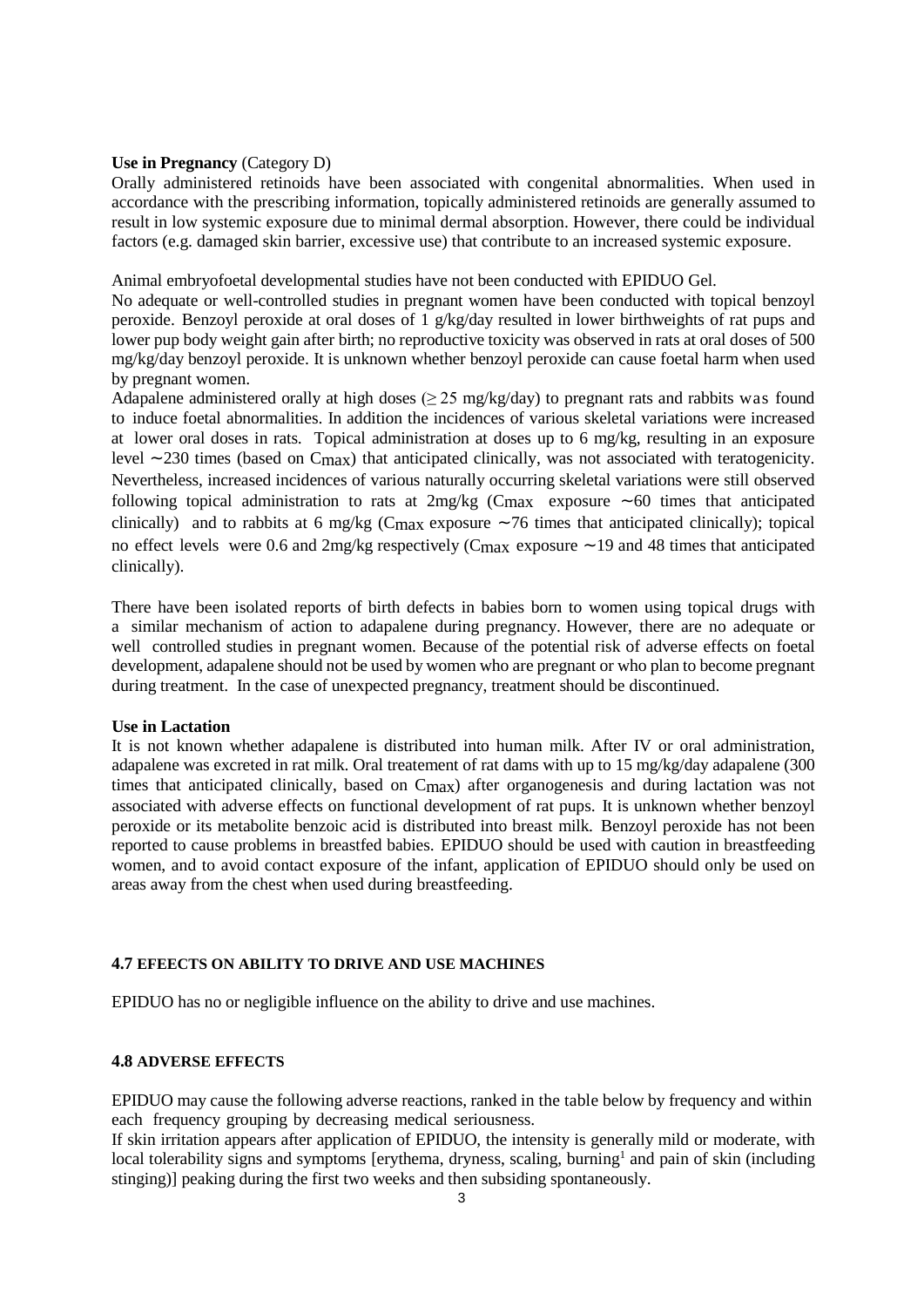<sup>1</sup> Cases of application site burn included superficial burns, second degree burns and severe burn reactions.

### **Tabulated summary of adverse reactions**

The adverse reactions are classified by System Organ Class and frequency, using the following convention: very common ( $\geq 1/10$ ), common ( $\geq 1/100$  to  $\leq 1/10$ ), uncommon ( $\geq 1/1,000$  to  $1 \leq 100$ ), rare ( $\geq$ 1/10,000 to <1/1,000), very rare (<1/10,000), not known (cannot be estimated from the available data) and were reported with Epiduo in clinical studies.

| <b>Body System</b><br>(MedDRA)                     | Frequency              | <b>Adverse Drug Reaction</b>                                                                                                                                                                 |
|----------------------------------------------------|------------------------|----------------------------------------------------------------------------------------------------------------------------------------------------------------------------------------------|
| Eye disorders                                      | Not known*             | <b>Eyelid oedema</b>                                                                                                                                                                         |
| Respiratory, thoracic and<br>mediastinal disorders | Not known*             | Throat tightness, dyspnoea <sup>2</sup>                                                                                                                                                      |
| Skin and subcutaneous tissue<br>disorders          | Common                 | Irritative contact dermatitis, skin<br>burning sensation, dry skin, skin<br>irritation, erythema, skin exfoliation<br>(scaling)                                                              |
|                                                    | Uncommon               | Pruritus, sunburn                                                                                                                                                                            |
|                                                    | Not known <sup>*</sup> | Anaphylactic reaction2, urticaria,<br>allergic contact dermatitis, swelling<br>face, skin discoloration, pain of skin<br>(e.g stinging pain), blisters (vesicles),<br>Application site burn. |

\*Post marketing surveillance data

 $\overline{2}$  - Anaphylactic reactions include generalised skin eruptions or skin reactions associated with respiratory disorders mainly represented by oedemas, throat tightness, dyspnoea and urticaria.

### **4.9 OVERDOSE**

EPIDUO is for once-daily cutaneous use only. In case of accidental ingestion, appropriate symptomatic measures should be taken.

If the medications are applied excessively, no more rapid or better results will be obtained and marked redness, peeling or discomfort may occur.

The acute oral toxicity of adapalene topical gel, 0.1% in mice and rats is greater than 10 mL/kg (10 mg/kg). Inadvertent oral ingestion of adapalene may lead to the same adverse effects as those associated with excessive oral intake of Vitamin A, including teratogenesis in women of childbearing years. Therefore, pregnancy testing should be carried out in women of childbearing potential who have ingested the product.

For information on management of overdose, contact the Poison Information Centre on 13 11 26 (Australia).

### **5.0 PHARMACOLOGICAL PROPERTIES**

### **5.1 PHARMACODYNAMIC PROPERTIES**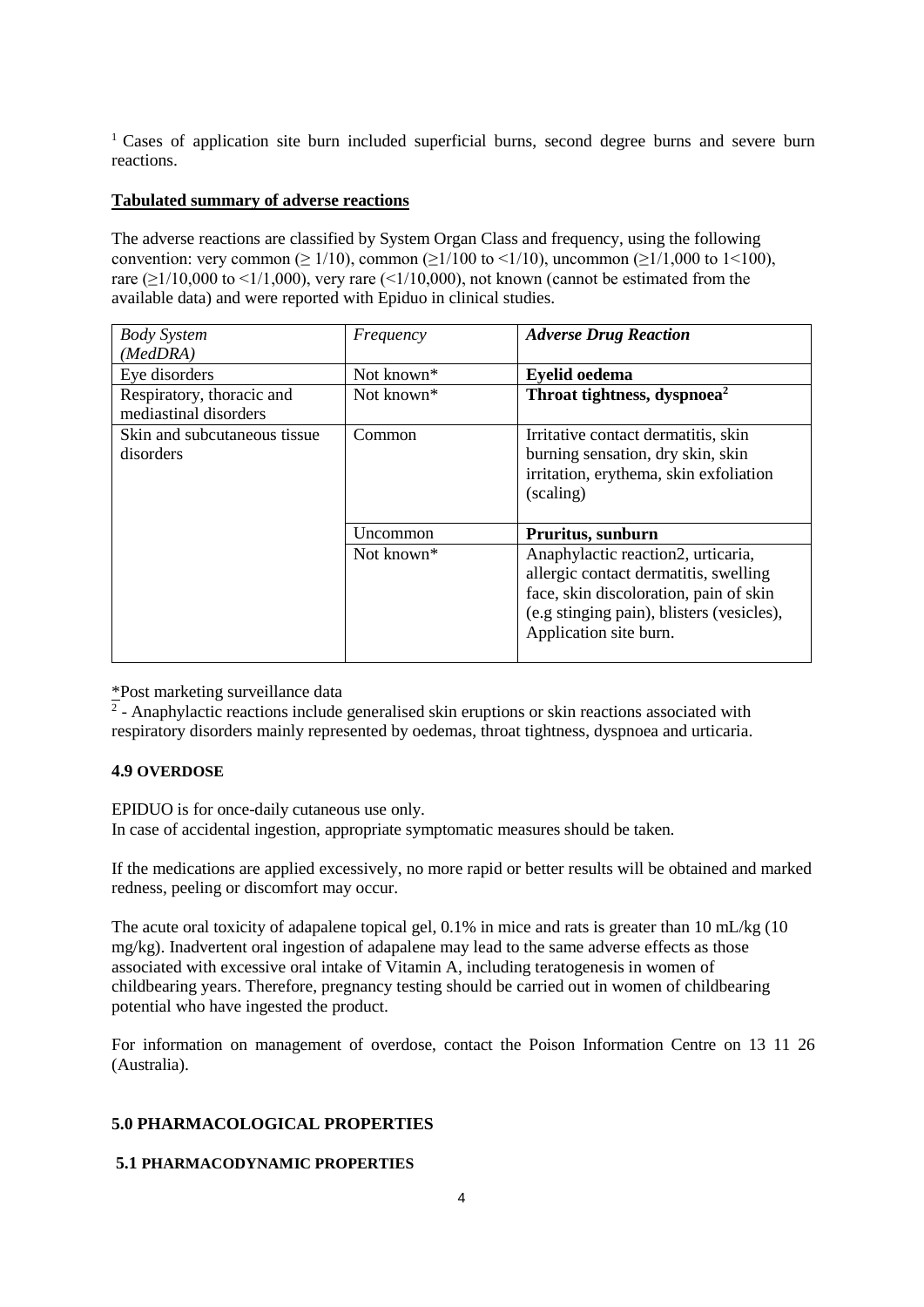Pharmacotherapeutic group: D10A Anti-Acne [Preparations](http://www.whocc.no/atcddd/indexdatabase/index.php?query=D10A) for Topical Use ATC code: D10AD53

### **MECHANISM OF ACTION**

EPIDUO combines two active substances, which act through different, but complementary mechanisms of action.

*- Adapalene***:** Adapalene is a chemically stable, naphthoic acid derivative with retinoid-like activity. Biochemical and pharmacological profile studies have demonstrated that adapalene alters the pathology of *acne vulgaris:* it is a potent modulator of cellular differentiation and keratinisation and has antiinflammatory properties. Mechanistically, adapalene binds to specific retinoic acid nuclear receptors. Current evidence indicates that topical adapalene normalises the differentiation of follicular epithelial cells resulting in decreased microcomedone formation. Adapalene inhibits the chemotactic responses of human polymorphonuclear leucocytes *in vitro*; it also inhibits the metabolism of arachidonic acid to inflammatory mediators. *In vitro* studies have shown inhibition of the AP-1 factors and the inhibition of the expression of toll like receptors 2. This profile indicates that the cell mediated inflammatory component of acne is reduced by adapalene.

**-** *Benzoyl peroxide (BPO)*: Benzoyl peroxide has been shown to have antimicrobial activity; particularly against *P. acnes*, which is abnormally present in the acne-affected pilosebaceous unit. Additionally benzoyl peroxide has demonstrated exfoliative and keratolytic activities acting against comedones at all stages of their development. Benzoyl peroxide is also sebostatic, counteracting the excessive sebum production associated with acne.

### **CLINICAL TRIALS**

Clinical efficacy was established in a multi-centre, double-blind, active- and vehicle- controlled 12-week trial with 517 acne patients, who were randomised to the 4 parallel arms of the study. The patients with *acne vulgaris* enrolled in this study were approximately 60% male and 40% female subjects, mean age of study subjects: 16.5 years; range 12 – 56, presenting 20 to 50 inflammatory lesions with no nodules and cysts and 30 to 100 noninflammatory lesions at baseline. Success rate results among the treatment groups began to diverge early in favour of EPIDUO and continued to separate throughout the course of the study. After 12 weeks of treatment the efficacy of EPIDUO was statistically significantly better than that of its individual components and its vehicle in total, inflammatory and noninflammatory lesion counts (all p<.001). Significant differences in speed of onset of action for EPIDUO were demonstrated as early as week 1 (EPIDUO 19.7%; adapalene 13% [p=.001]; BPO 11.3% [p=.01]; vehicle 7.8% [p=.002]). Early onset of action was also observed in inflammatory lesion count reductions at week 1 (EPIDUO 25.7%; adapalene 14.7% [p<.001]; BPO 20% [p=.001]; vehicle 13.6% [p<.001]). The net beneficial effect (active minus vehicle) obtained from EPIDUO was greater than the sum of the net benefits obtained from the individual components, thus indicating a potentiation of the therapeutic activities of these substances when used in a fixed-dose combination (Table 1).

| <b>ITT</b> population: Week 12<br>(LOCF)       | <b>EPIDUO</b><br><b>Adapalene/Benzoyl</b><br><b>Peroxide N=149</b> | <b>Adapalene</b><br>0.1%<br>$N = 148$ | <b>Benzoyl</b><br>Peroxide 2.5%<br>$N=149$ | Gel<br>Vehicle<br>$N=71$ |
|------------------------------------------------|--------------------------------------------------------------------|---------------------------------------|--------------------------------------------|--------------------------|
| <b>Success Rate (clear or almost</b><br>clear) | $27.5\%$ <sup>a</sup>                                              | 15.5%                                 | 15.4%                                      | 9.9%                     |
| <b>Percent Change (median)</b>                 |                                                                    |                                       |                                            |                          |
| <b>Inflammatory Lesion Count</b>               | $-63\%$ <sup>b</sup>                                               | $-46%$                                | $-44%$                                     | $-38%$                   |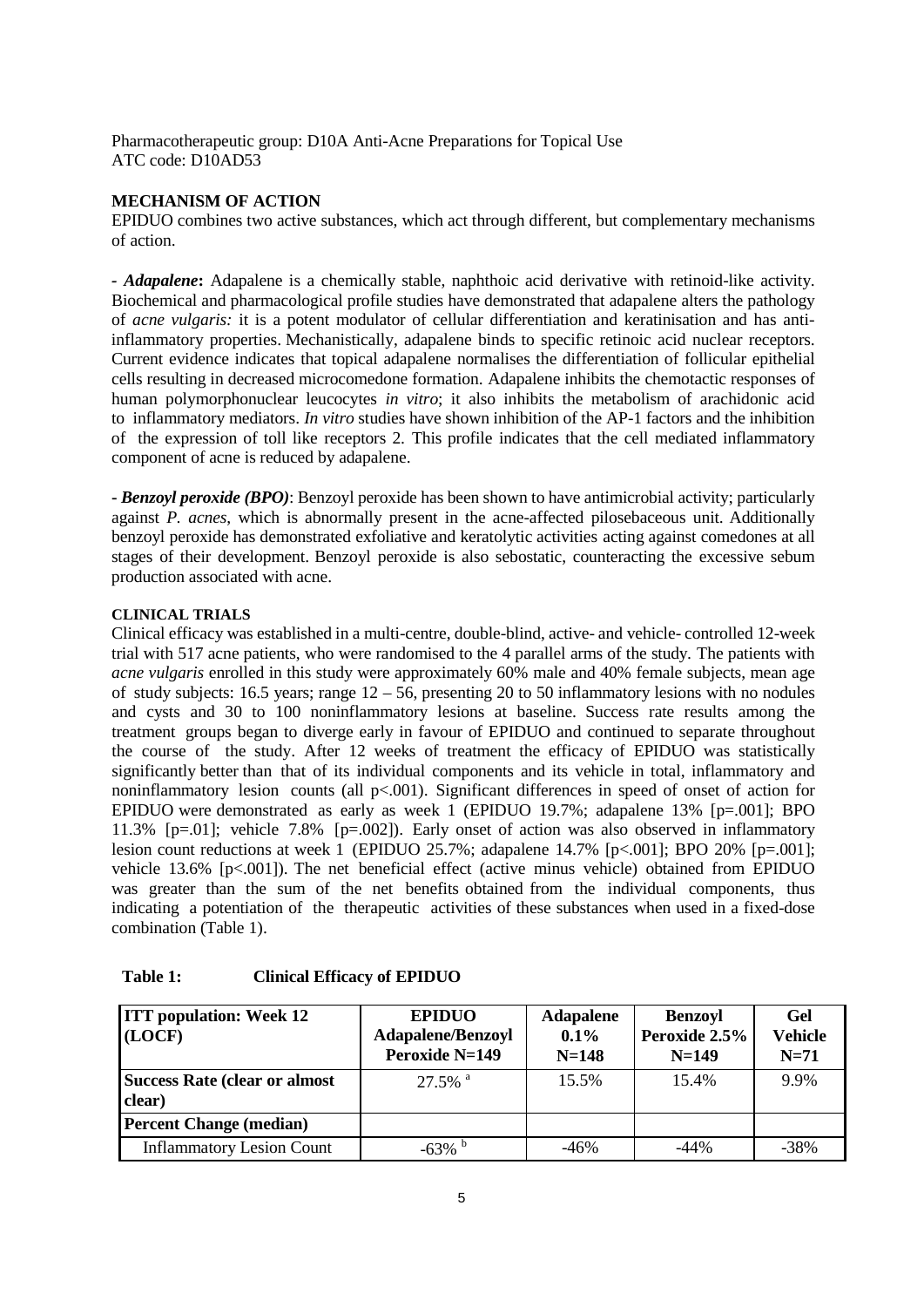| Noninflammatory Lesion             | $-51\%$   | $-33%$ | $-36\%$ | $-38%$  |
|------------------------------------|-----------|--------|---------|---------|
| Count                              |           |        |         |         |
| <b>Total Lesion Count</b>          | $-51\%$   | $-35%$ | $-36\%$ | $-31\%$ |
| <b>Change from baseline counts</b> |           |        |         |         |
| <b>Inflammatory Lesion Count</b>   | $-17$     | $-13$  | $-13$   | -11     |
| Noninflammatory Lesion             | $-22^{b}$ | $-17$  | $-16$   | $-14$   |
| Count                              |           |        |         |         |
| <b>Total Lesion Count</b>          |           | $-29$  | $-27$   | -26     |

a : p=.002 b : p<.001, Adapalene/Benzoyl Peroxide Gel compared to Gel Vehicle.

Statistical significance was also reached for Adapalene/Benzoyl Peroxide compared to its individual active substances:

- Success Rate in clearing acne lesions: Adapalene/Benzoyl Peroxide is significantly superior to Adapalene  $(p=.008)$  and to Benzoyl Peroxide  $(p=.003)$
- Percent Change and Change in acne lesion counts: Adapalene/Benzoyl Peroxide is significantly superior to Adapalene ( $p<.001$ ) and to Benzoyl Peroxide ( $p<.001$ )

The long-term (up to 12 months) safety and efficacy of EPIDUO was evaluated in a multi-centre, open label study in 452 acne patients. Patients were aged 12 years or older and had 20 to 50 inflammatory lesions, 30 to 100 non-inflammatory lesions, and no nodules or cysts. Patients were evaluated at baseline, weeks 1 and 2, and months 1, 2, 4, 6, 8, 10 and 12. Clinically significant inflammatory and noninflammatory lesion count reductions were observed with EPIDUO as early as week 1 and were sustained for up to 1 year. For the 327 patients who remained in the study until their month 12 visit, the percent reductions in total, inflammatory and non-inflammatory lesion counts were 70.8%, 76% and 70% respectively. Local cutaneous tolerability of the study treatment was good throughout the study. Adverse events were mild to moderate, mainly mild dermal irritation, occurred early in the treatment and were transient. The results of the study demonstrated that EPIDUO is well-tolerated, safe and effective in the long term management of *acne vulgaris*.

#### **5.2 PHARMACOKINETIC PROPERTIES**

The pharmacokinetic (PK) profile of adapalene in EPIDUO is similar to the PK profile of Adapalene 0.1% gel alone.

In a 30-day clinical PK study conducted in patients with acne who were tested with either the fixedcombination gel or with an adapalene 0.1% matched formula under maximised conditions (with application of 2 g gel per day), adapalene was not quantifiable in the majority of plasma samples (limit of quantification 0.1 ng/mL). Low levels of adapalene (Cmax between 0.1 and 0.2 ng/mL) were measured in two blood samples taken from the subjects treated with EPIDUO and in three samples from the subjects treated with Adapalene 0.1% Gel. The highest adapalene AUC 0-24h determined in the fixed-combination group was 1.99 ng.h/mL.

These results are comparable to those obtained in previous clinical PK studies on various Adapalene 0.1% formulations, where systemic exposure to adapalene was consistently low.

The percutaneous penetration of benzoyl peroxide is low; when applied on the skin, it is completely converted into benzoic acid which is rapidly eliminated. Benzoic acid also has a wide margin of safety and is an approved food additive.

#### **5.3 PRECLINICAL SAFETY DATA**

#### **GENOTOXICITY**

Genotoxicity testing of EPIDUO Gel has not been conducted.

Adapalene did not demonstrate mutagenic or clastogenic activity in *in vitro* tests with bacterial and mammalian cells and showed no clastogenic activity in mammalian cells *in vitro* or in an *in vivo* test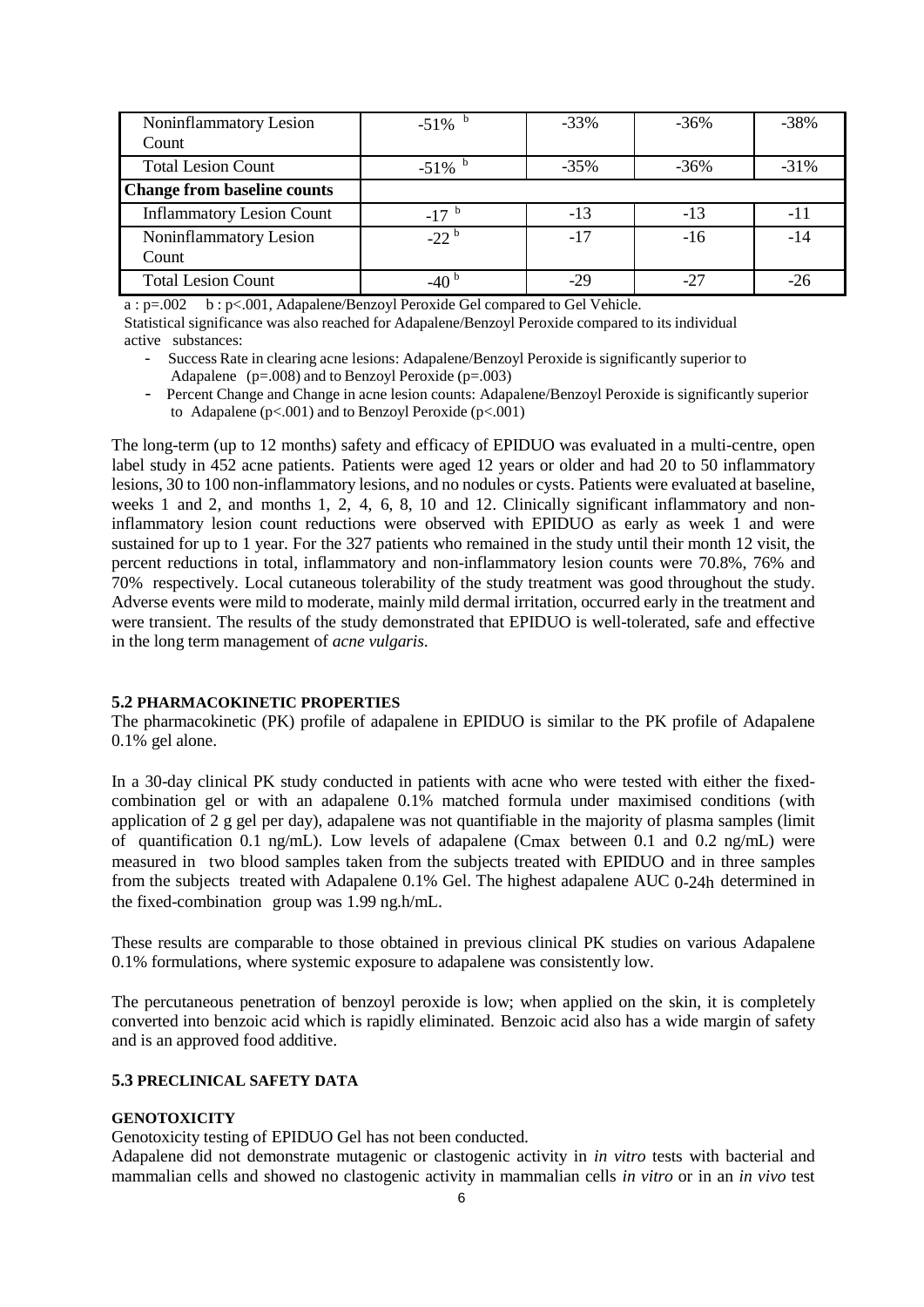in mice.

Benzoyl peroxide was not mutagenic in bacteria or clastogenic in Chinese Hamster Lung cells *in vitro*, but did induce DNA damage *in vitro* in the unscheduled DNA synthesis test and the *E coli* SOS chromotest, probably by a reactive oxygen species (ROS) mechanism. Protective mechanisms against ROS are known to exist *in vivo*. Benzoyl peroxide was not genotoxic *in vivo* in a dominant lethal mutation study in mice, a cytogenetic assay in rats or a host-mediated assay in rats.

#### **CARCINOGENICITY**

Studies have not been conducted to investigate the carcinogenic potential of the combination product EPIDUO.

Carcinogenicity studies with adapalene have been conducted in mice at topical doses up to 6 mg/kg/day, and in rats at oral doses up to 1.5 mg/kg/day. These doses are up to 760 times (mice) and 120 times (rats) the exposure at the maximum recommended human dose of 2 grams EPIDUO Gel, based on plasma concentration data. In the rat oral dosing study, there was an increased incidence of phaeochromocytomas in the adrenal medullas of male rats at 1.5 mg/kg/day but not at lower doses ( $\leq 0.5$ ) mg/kg/day; about 85 times the clinical exposure based on Cmax). This finding was not observed in female rats or in mice. EPIDUO at the recommended clinical dose is unlikely to induce phaeochromocytomas in *acne vulgaris* patients.

Animal studies on compounds with a similar mode of action to adapalene have indicated that these may enhance the development of skin cancers caused by UV light. Adapalene is essentially stable to oxygen and light and is chemically non-reactive. While short-term studies have shown no phototoxic or photoallergic potential of adapalene, small numbers of reactions consistent with phototoxicity were reported in clinical studies, and the safety of using adapalene during long or repeated exposures to sunlight or UV radiation has not been established in animals or humans. Exposure to excessive sunlight or UV irradiation (including sunlamps) should be avoided during treatment with adapalene.

Benzoyl peroxide has been shown to be a tumour promoter and progression agent in a number of animal studies. Studies in mice have shown that benzoyl peroxide does not increase the growth of tumours initiated by UV light. The clinical significance of this is unknown.

#### **6.0 PHARMACEUTICAL PARTICULARS**

#### **6.1 LIST OF EXCIPIENTS**

Acrylamide/sodium acryloyldimethyltaurate copolymer Disodium edetate Docusate sodium Glycerol Isohexadecane Poloxamer 124 Polysorbate 80 Propylene glycol (E1520) Sorbitan oleate Purified water

### **6.2 INCOMPATIBILITIES**

Not applicable.

#### **6.3 SHELF LIFE**

Shelf Life is 2 Years.

#### **6.4 SPECIAL PRECAUTIONS FOR STORAGE**

Store below 25°C. Do not refrigerate.

#### **6.5 NATURE AND CONTENTS OF CONTAINER**

2 g, 5g, 30 g, 45 g and 60 g HDPE tubes, closed with a PP screw-cap.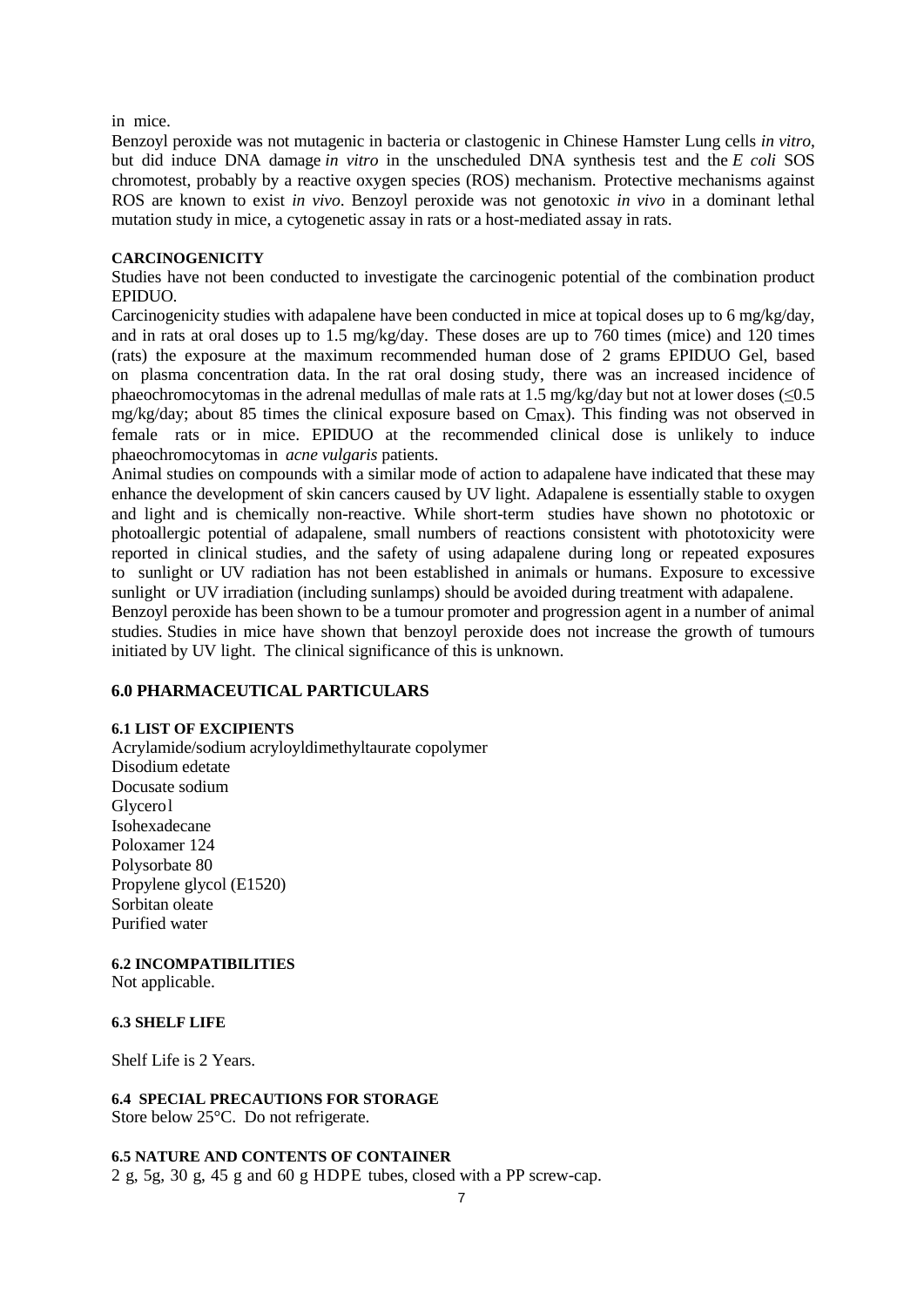5 g, 30 g, 45 g and 60 g PP bottles with pump, closed with a PP cap.

Not all pack sizes may be marketed.

### **6.6 SPECIAL PRECAUTIONS FOR DISPOSAL AND OTHER HANDLING**

No special requirements. Any unused product or waste material should be disposed of in accordance with local requirements.

# **6.7 PHYSICO CHEMICAL PROPERTIES**

 **Chemical Structure**

**Chemical Name : -** *Adapalene:* 6-[3-(1-adamantyl)-4-methoxyphenyl]-2-naphthoic acid

**Molecular Formula:** C28 H28 O3 **Molecular Weight:** 412.52 **CAS Number:** 106685-40-9 **Structural Formula:** Adapalene



**Chemical Name:** - *Benzoyl peroxide:* benzoyl benzenecarboperoxoate **Molecular Formula:** C14H10O4 **Molecular Weight:** 242.2 **CAS Number:** 94-36-0 **Structural Formula:** Benzoyl peroxide